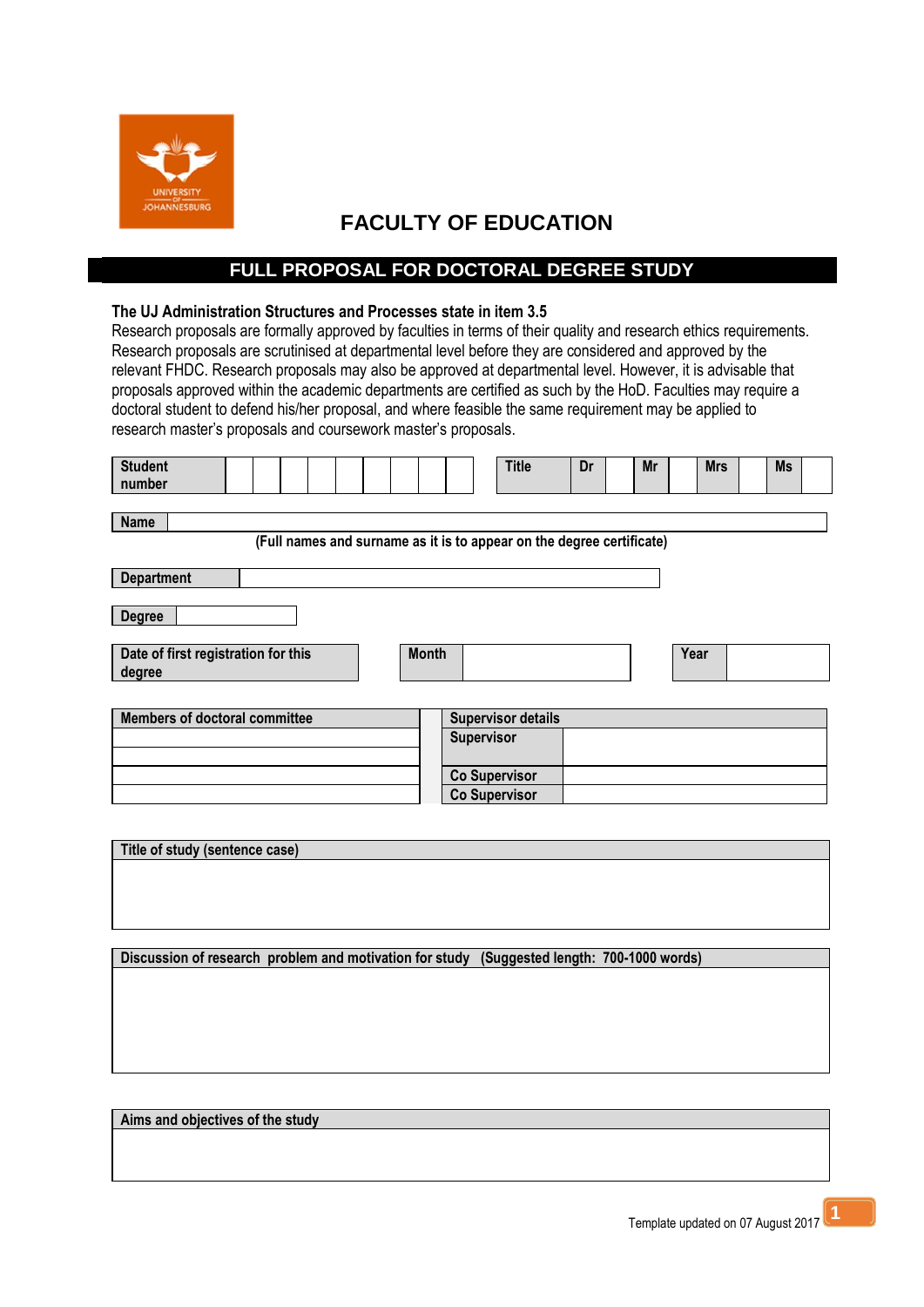**Research design and methods (Suggested length: 600-800 words)**

**Envisaged original contribution of the study to scholarship and policy or practice (emphasis on scholarly contribution)**

**List of references**

**Declaration from the Doctoral Committee**

We, the members of the doctoral committee hereby declare that the proposal of (student's name)

......................................................................................................... meets the following requirements:

a) A clearly identified, argued and substantiated research problem (using theoretical and contextual evidence)

b) Harmony of research design and research problem, aim(s) and/or purpose

c) A clear explanation and justification of the research design and methods

**d)** A clear account of the envisaged original scholarly contribution of the study

| Authorization from doctoral committee |           |             |  |  |  |
|---------------------------------------|-----------|-------------|--|--|--|
| Initial name and surname              | Signature | <b>Date</b> |  |  |  |
|                                       |           |             |  |  |  |
|                                       |           |             |  |  |  |
|                                       |           |             |  |  |  |
|                                       |           |             |  |  |  |
|                                       |           |             |  |  |  |
|                                       |           |             |  |  |  |
|                                       |           |             |  |  |  |
|                                       |           |             |  |  |  |
|                                       |           |             |  |  |  |
|                                       |           |             |  |  |  |
|                                       |           |             |  |  |  |
|                                       |           |             |  |  |  |
|                                       |           |             |  |  |  |
|                                       |           |             |  |  |  |